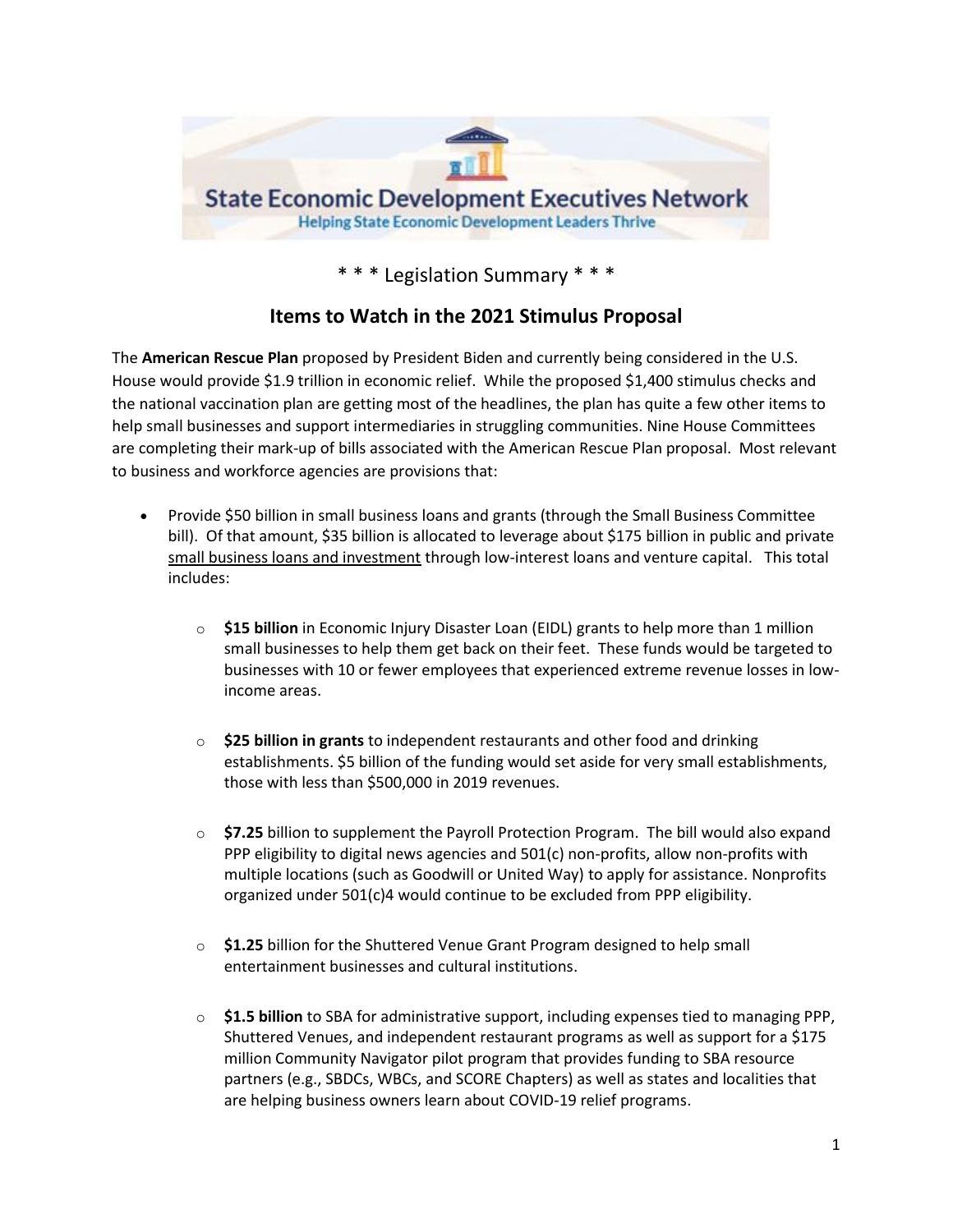- Provide \$10 billion through the Financial Services Committee to renew the [State Small Business](https://financialservices.house.gov/uploadedfiles/hmtg-117-ba00-20210210-sd003.pdf)  [Credit Initiative program.](https://financialservices.house.gov/uploadedfiles/hmtg-117-ba00-20210210-sd003.pdf)
	- $\circ$  Operated at the U.S. Treasury in collaboration with the states and territories from 2011-2017, the [2010 SSBCI program](https://www.creconline.org/resources/ssbci/) used \$1.5 billion to leverage more than \$10 billion in private investment through 2017.
	- o **\$10 billion** allocated to the 2021 iteration of the SSBCI program (nicknamed SSBCI 2.0). The main part of the program would allocate \$6.5 billion to state agencies in a similar fashion to the 2010 program. An additional \$500 million would be allocated to Tribal governments to implement their own program, and states would receive another \$1.5 billion to invest in socially & economically disadvantaged businesses based on statesubmitted plans that engage Community Development Financial Institutions and minority depository institutions. Another \$1.0 billion would be made available as incentives to states that perform well in achieving their investment goals. The final \$500 million is allocated for technical assistance to ensure program success, including an authorization for Treasury to transfer some portion of the funding to the Minority Business Development Agency for this purpose.
- Provide \$3 billion for a bottom-up approach to addressing economic recovery through the [Transportation and Infrastructure Committee bill.](https://transportation.house.gov/imo/media/doc/ANS%20to%20T&I%20Reconciliation%20Committee%20Print%20Final.pdf)
	- o **Allocate \$3 billion** to the Economic Development Administration (EDA) available until September 30, 2022 for grants to fund community-based economic development efforts responding to and recovering from COVID-19. At least \$450 million of the funds would be tied to job losses resulting from impacts on the travel, tourism, or outdoor recreation sectors.

Other items of interest include:

- Provide \$350 billion in emergency funding for state, local, and territorial governments to pay front line public workers, distribute the vaccine, scale testing, reopen schools, and maintain other vital services. This language appears to be broader than the original CARES Act funding for states and localities.
- Provide \$30 billion into the Disaster Relief Fund to address persistent shortages in personal protective equipment and other critical supplies such as glass vials and test reagents, and an additional \$10 billion investment in expanding domestic manufacturing for pandemic supplies.
- Provide \$75 million for Occupational Safety and Health Administration enforcement and grant funding in support of a COVID-19 Protection Standard, including \$10 million to the Susan Harwood training grant program to help keep vulnerable workers healthy and safe from COVID-19.
- Reimburse employers with less than 500 employees for the cost of emergency paid leave through a refundable tax credit. This would extend the emergency paid leave program through the Families First Coronavirus Response Act from March to September 2021, close loopholes for the largest and smallest employers, and expand paid sick and family leave to help parents with caregiving responsibilities if their schools or care center are closed.